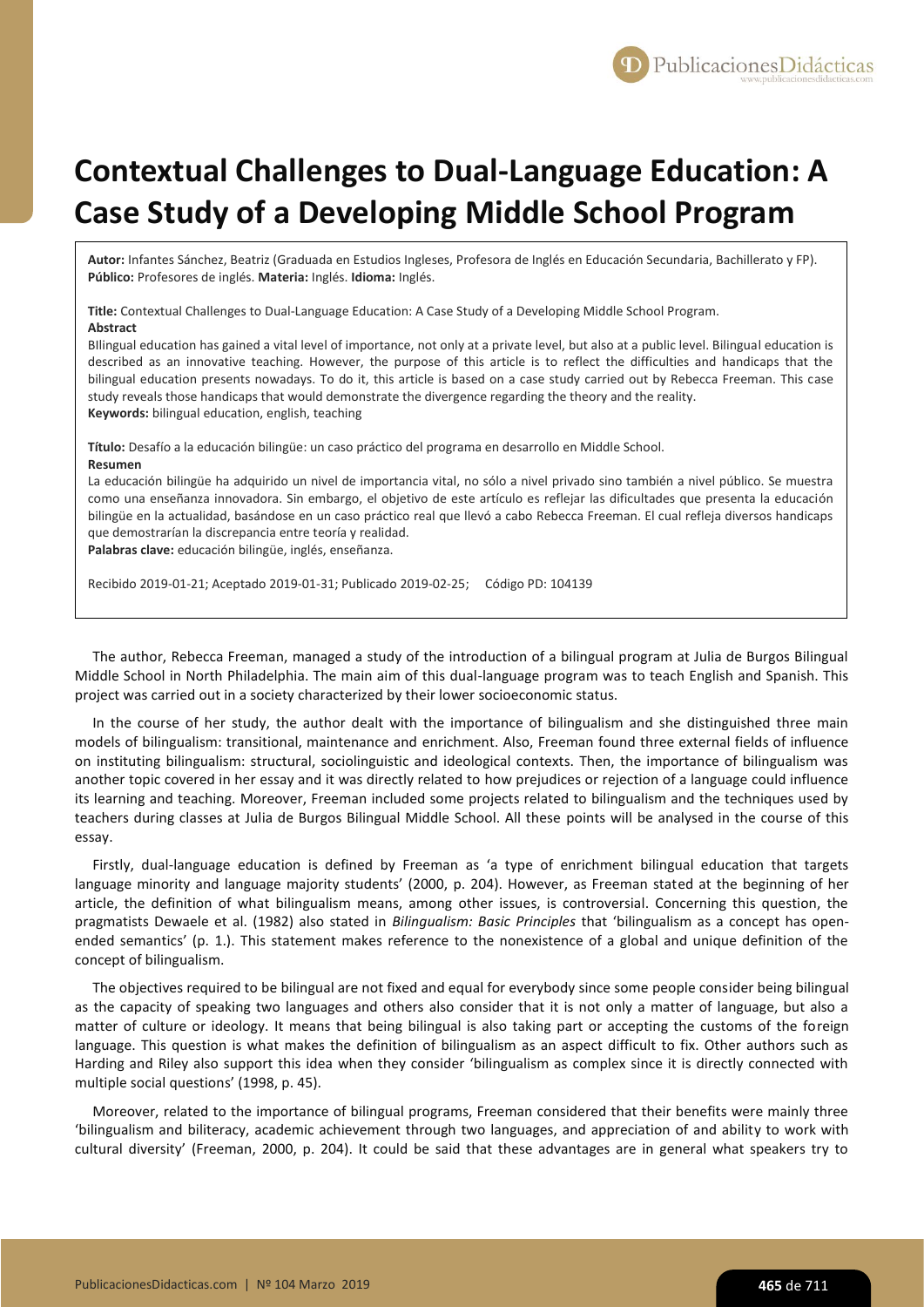achieve when learning a target language. It can be seen that it is not only a question of linguistics or language, but other external factors are also important. For example, more specifically, another bilingual project called Head Start also distinguishes cognitive, social-emotional, learning and global advantages as it is stated in the article *The Benefits of Being Bilingual* (n.d.).

However, Freeman distinguishes not only a specific model of bilingual education, but three different ones: transitional, maintenance and enrichment. The model of bilingual education used at Julia de Burgos School was enrichment, since it was the model characterized by the goals that this school wanted to achieve.

Enrichment bilingual education programs require a high level of community support and involvement, both financial and human, by both majority and minority speakers. They are more complicated to set up, and the scheduling of students, teachers, and classes requires more effort (Roberts, 1995).

This citation was also shared by Freeman, who considered that bilingual education was not only influenced by linguistic issues, but also by structural, sociolinguistic and ideological contexts.

With regard to this point, it is important to highlight too the importance of prejudices towards a language when learning it. In this case, Freeman showed how difficult was to teach Spanish when most part of students rejected this language. Therefore, an important goal of the dual-programme at Julia de Burgos School was to eliminate those prejudices giving the same level of importance to both the minority language (Spanish) and the majority language (English). It is clear that ideological prejudices have the capacity of complicating the process of bilingualism.

To do it, this school developed the PORTAL Programme. Its main goals were related to academic achievement, but also to the reorganization of the school into small learning communities. These communities were composed of four or five teachers every 100 or 125 students. Each community was free of choosing teams, teachers and area of interest. In this way, this freedom was supposed to be useful to motivate students and, as a consequence, to get a higher level of academic achievements.

When developing this program, the expectations were positive. Nevertheless, it also demanded several requirements not only for students, but also for teachers. On the one hand, it was essential the formation of teachers. To do that, they were part of sessions of observation and learning how to teach context and language using a different language. Also, they were provided with materials and videos.

Then, concerning students' requirements, the short duration of this program demanded them to have learned Spanish previously in other programs. Therefore, as Freeman stated, 'the dual-program at Julia de Burgos cannot function in isolation' (2000, p. 215).

The good intentions were frustrated when some rules of the PORTAL program were not accomplished. For example, teachers tended to use both languages during lessons instead of just one or the division into communities was made by administrators or teachers instead of by students themselves. As a consequence, catching students' attention and increasing motivation could not be totally achieved. Moreover, code-switching practices were also common during lessons. It consisted of moving from Spanish to English or vice versa during lessons in order to clarify a specific term or explain it. The positive point is that teachers did not resort to direct translation, a usual technique when teaching content and a foreign language since it is the easiest and the fastest form of making students understand an issue.

Then, Freeman also reflected some useful techniques for teachers when taking part of a bilingual project. Some of them consisted of the division of students into groups depending on their level of the language or a deeper preparation or training of teachers into bilingual projects. Also, as a form of promoting students' motivation and eliminating prejudices, it would be useful the connection of bilingualism with other interesting issues such as technology or the media. Besides, Freeman also highlighted the implication in the process of learning not only of teachers, but also of administrators and parents.

To conclude, the techniques provided by Freeman mainly imply as the key point the formation of teachers since students have to feel that teachers are totally safe when teaching content in a foreign language. Security and motivation are feelings that have to be expressed by teachers in order to make students feel and express too during lessons. However, in most new bilingual institutions it has not been an important point to take into account, at least in Spain. Many teachers are teaching content in English without having the proper level of English to do it, what frustrates them. Therefore, as I have previously said, the instruction of teachers is the key point when planning a bilingual project.